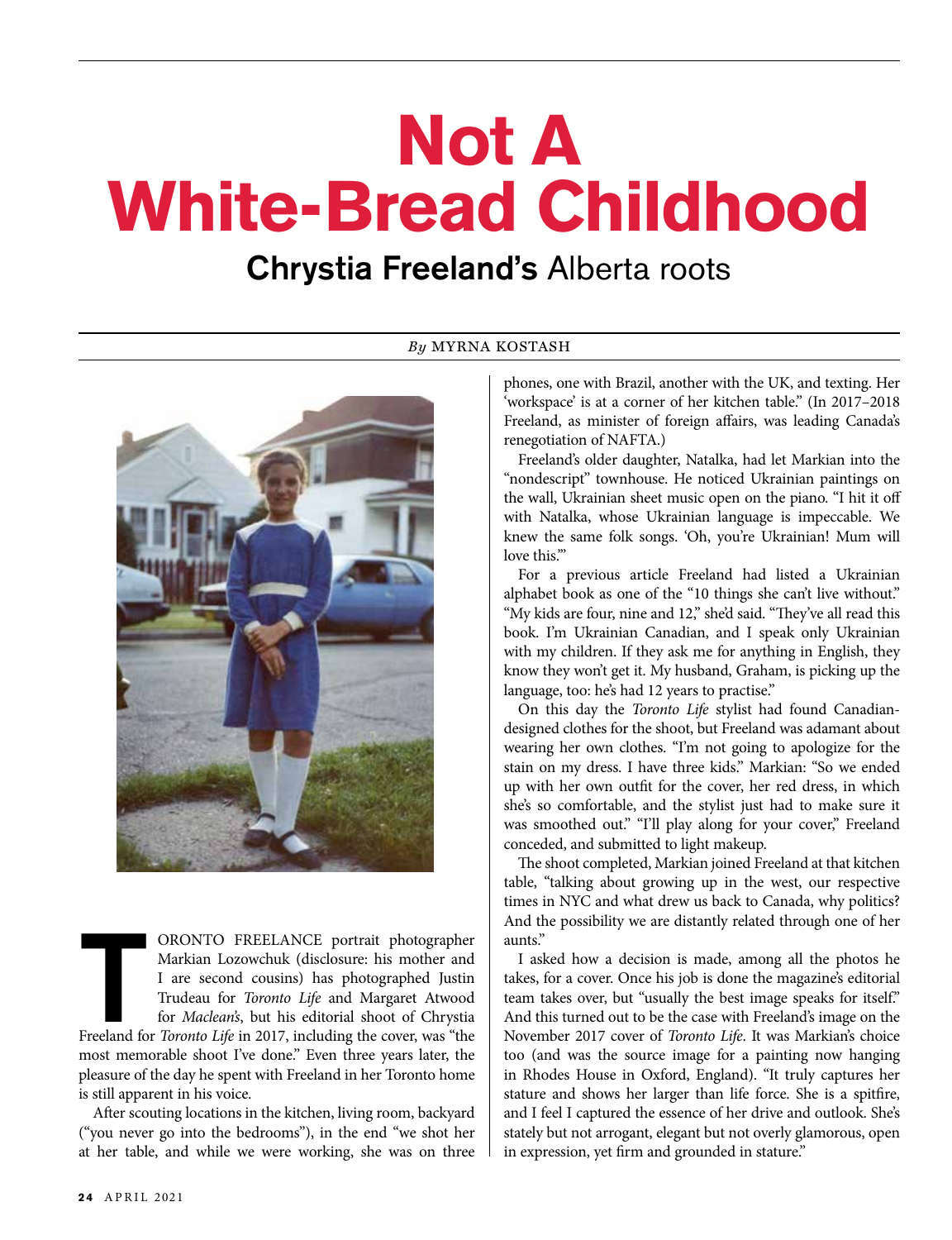SUDDENLY, FROM THE FLAT LANDS of the *grande prairie* you drop into the blue-green shimmer of the valley of the Peace and into the town nestled at the foot of rolling bluffs of the riverbank, strung out along the waterway on its way to the Arctic. In 1977 I was on assignment for *Chatelaine*, shortly after the victory of the separatist Parti Québécois in Quebec. The Rest of Canada was having a fit, and my assignment was to meet with "ordinary Canadians" to find out why. First stop: Peace River, Alberta, to interview Don and Halyna Freeland.

I'd known both of them, before their marriage, as undergrads at the University of Alberta. What better way to get reacquainted than to visit? They agreed to meet. In the photo in the Freeland home taken by *Chatelaine*'s photographer, everyone is on the living room carpet including their two girls, "Natalie, 6, and Christie, 9," tucked under Don's arms.

Although himself a Liberal, Don called the defeated Bourassa (Liberal) government "rotten corrupt" and the surprise would have been its re-election. "I'm not like the prime minister [Pierre Trudeau], who says, quote unquote, that [Quebec's separation] would be a crime against humanity. There have been many crimes against humanity, but Quebec seceding is not such a crime."

Don Freeland doesn't speak French and has no interest in learning it. Married to a Ukrainian-Canadian—Halyna Chomiak Freeland—he's more interested in his daughters growing up as bilingual Ukrainian–English speakers. Halyna speaks only Ukrainian to the girls and Don isn't fussed. "We're a long, long way from Montreal. I've been to Montreal and it felt like a foreign country. But I feel at home in Billings, Montana."

Home is Peace River, where Don and Halyna share a law practice as well as a farm half a mile from his grandfather's homestead, 1,800 acres, half of it in feed grains, the other in hay for their Hereford cattle. His grandfather had come up from the US and farmed in the valley—according to a relative, "the Freelands had all their land in the valley, fantastic land, not up on the bank"—which Don's father, Wilbur, inherited, then expanded. "It's been my home all my life," said Don.

In the story of the Chomiak-Freelands, it is the Freelands, not the Ukrainians, who are the settlers. Chrystia Freeland said as much in 2012 in *The Atlantic*: "We buried my grandfather last spring. He had died in his sleep in his own bed at 95, so, as funerals go, it wasn't a grim occasion. But it was a historic one for our small rural community. My greatgrandparents were early settlers, arriving in 1913 and farming the land throughout their lives. My grandfather continued that tradition, and now rests next to them on a hillside overlooking the family homestead."

When we were all still undergrads, and Halyna and Don were in arts pre-law and law respectively, Don liked to hang out with the Left on campus—that would be the New Democratic Youth, where Halyna was active. Halyna's sister and Chrystia's aunt, Chrystia Chomiak, remembers the old NDY house next to Tuck Shop with portraits of Karl Marx and Taras Shevchenko on the walls: "Excellent parties!" As soon as they had their degrees, Don and Halyna married in the Chomiak family church in Edmonton, St. George

## **"The first time I met Chrystia, she looked just like her mother —a fierce ball of energy."**

#### Anne McClellan



*A photo of Chrystia Freeland (above) shot by Markian Lozowchuk for*  Toronto Life*'s November 2017 cover inspired a painting of Freeland (right) by Leslie Watts, for Oxford, UK's, Rhodes House.*

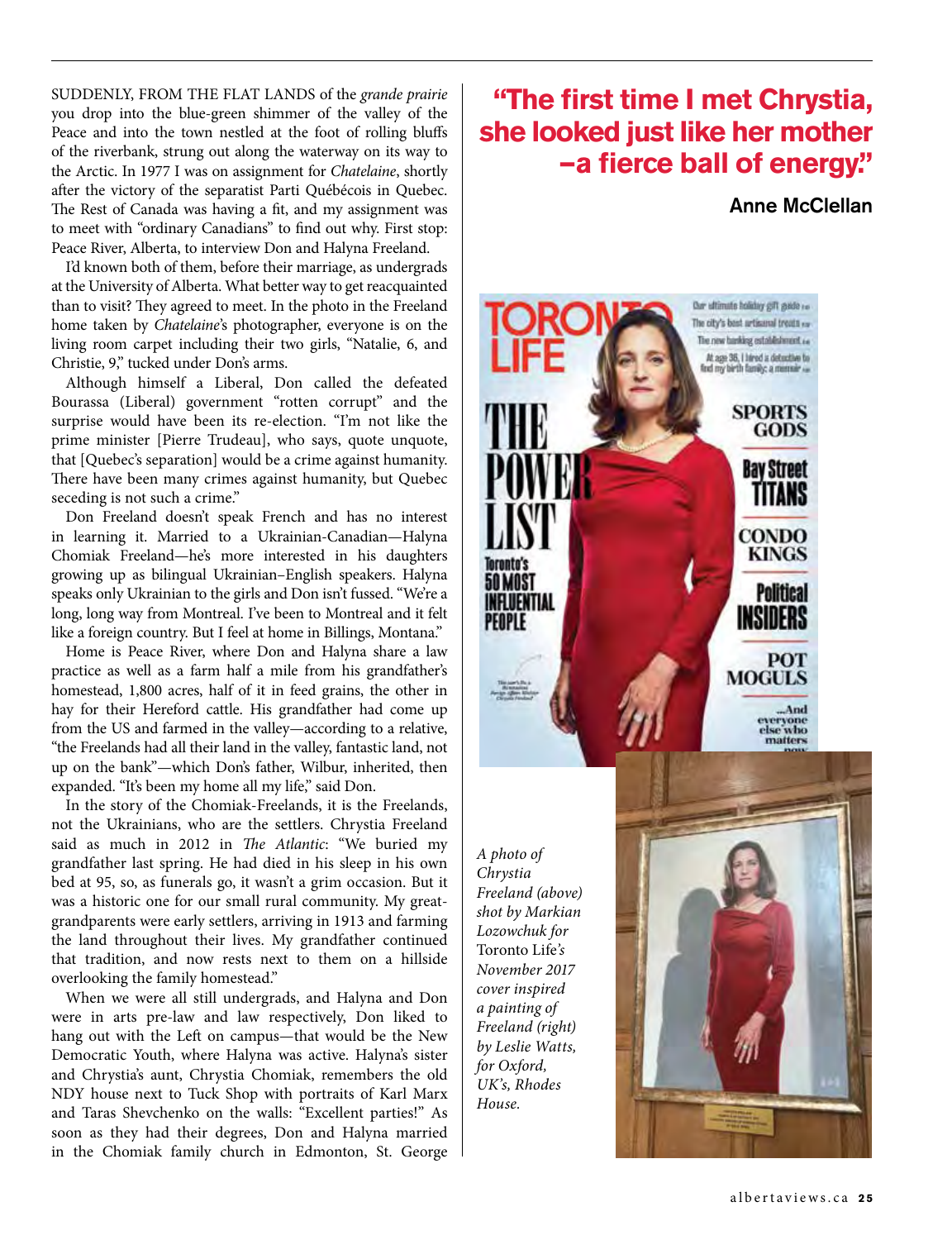Ukrainian–Catholic, and moved to Peace River. Their law firm did mostly commercial and civil litigation, although, as Don said in 1977, "In a small community you have to do pretty near everything that comes in the door." Halyna, however, did only criminal and civil law while also setting up a daycare in town and travelling to clients in smaller communities, an experience that would later feed her legal and social activism as a feminist lawyer. While Don ran once for the provincial Liberals, Halyna ran twice for the federal NDP.

Halyna's mother, Alexandra Chomiak, arrived from time to time from Edmonton to babysit Chrystia (b 1968, christened Christina Alexandra) and Natalie (b. 1971); Alexandra would do the same when the Freelands came to Edmonton on weekends and dropped the kids off with Baba and Dido. Halyna's sisters, including aunt Chrystia Chomiak, were also frequent visitors.

Chrystia Freeland recalled her childhood, as told by Linda Diebel of the *Toronto Star* in 2015: "Memories from Alberta's Peace River country make Freeland's heart soar. 'I had a wonderful childhood. It was magical....'He loved the Peace River so much,' she says of [grandfather] John Wilbur Freeland. His father was John, so he became Wilbur—wartime flyer, rodeo bronc rider, boxer under the name 'Pretty Boy Freeland,' lawyer and farmer…. He put her and her only sibling, Natalka, on a big brown mare named Princess when they could barely hang on. And when she was 12 and Natalka 10, he gave them horses for Christmas."

In 2012, when then-journalist Freeland was still writing for American audiences from her perch in New York City, she took up the subject of "the family farm," to refute the usual lamentations about "the good old days in rural areas, the family farm's decline, and the inevitable loss of the homestead," and pronounced the regret "obsolete." Case in point: her father's operation in Peace River, the third generation on the land but "bigger and more prosperous than ever."

Don Freeland not only had his own 3,200 acres [1295 ha] under cultivation, he rented another 2,400 acres [971 ha], "all told, a territory seven times the size of Central Park." The article lists the tonnes of wheat, canola and barley and litres of vegetable oil that he reaps from the land, with the help of two hired hands—two!—and others at seeding and harvesting.

"I remember," she later told the *Toronto Star*, "coming home from working in the fields with my grandfather one day in the summer, and he stopped and said to me: 'You know, what I love most about the farm is that every field has a different view and every one is beautiful.'"

N 1978 DON AND HALYNA FREELAND divorced, and Halyna moved with the two girls back to Edmonton. (Chrystia entered Grade 4.) It was a swift and deep immersion into an urban activist community, Ukrainian-Canadian, leftist and N 1978 DON AND HALYNA FREELAND divorced, and Halyna moved with the two girls back to Edmonton. (Chrystia entered Grade 4.) It was a swift and deep immersion into an urban activist community, Ukrainian-Canadian, leftist and feminist, a life under sisterhood. As Halyna's obituary (2007) summarized, "She was a lawyer, activist, teacher, community organizer, bookstore founder, co-operative housing pioneer, politician, student and

international legal reformer; she was a single mother, an art collector, a gourmet cook and a voracious reader."

Halyna's parents, Mykhailo and Alexandra Chomiak (Chrystia's maternal grandparents), had left western Ukraine in 1939 and by 1945 were in a refugee camp in Germany, where Halyna was born in 1946. In 1948 the family immigrated to Canada, grateful to be safe. "They never dared to go back" to Ukraine, but, as Chrystia wrote in a 2015 essay "My Ukraine, and Putin's Big Lie," "for the rest of my grandparents' lives, they saw themselves as political exiles with a responsibility to keep alive the idea of an independent Ukraine."

## **"'You don't judge people by their economic means' was Halyna's basic principle."**

#### Chrystia Chomiak, on Freeland's mother

Chrystia Chomiak tells me that Mykhailo and Alexandra learned some English in the displaced persons camps; once the family had settled into a house in Jasper Place (a community not yet incorporated into Edmonton), "Mum learned [English] from the ads in the *Edmonton Journal*." It was already a multilingual household, with Alexandra and Mykhailo speaking Ukrainian and Russian interchangeably with Polish, but without English Mykhailo could not practise journalism nor go back to law school and instead worked "for years" as a lab assistant. Two more children were born in Canada and the family of eight somehow fit into a one-bedroom bungalow on a double lot in Jasper Place, where Alexandra cultivated a "massive" garden ("Mum could 'speak' to the plants") and did a prodigious amount of canning. "Our family was poor," Chrystia Chomiak recalls, almost wistfully. "But houses were cheap—we had electricity, an outhouse, but no running water until 1953," when indoor plumbing was installed and a second bedroom was added. "At the store we bought salt, sugar, flour, tea and prepared meats. Credit was not always extended. We collected bottles on the way home from school. We got our clothes at the 'Canadian' (Protestant) churches for everyday clothes. But we each had one very good outfit from Holt Renfrew and Johnston Walker. Of course we never afforded a car."

THIS WAS NEVER A WHITE BREAD FAMILY, literally as well as figuratively: no white bread allowed on the Christmas table in the Chomiak household. Rye bread was *de rigueur*  and always provoked a discussion when they visited Vienna Bakery: sour or not, light or dark? But "milk and cream all the time. We were a potato family, in every style." This explains, perhaps, Chrystia Freeland's acquisition of poutine as her favourite fast food.

A friend remembers how a social conscience is bred: "During Halyna's funeral, Chrystia [Freeland] described how their mother would use family domestic events as teachable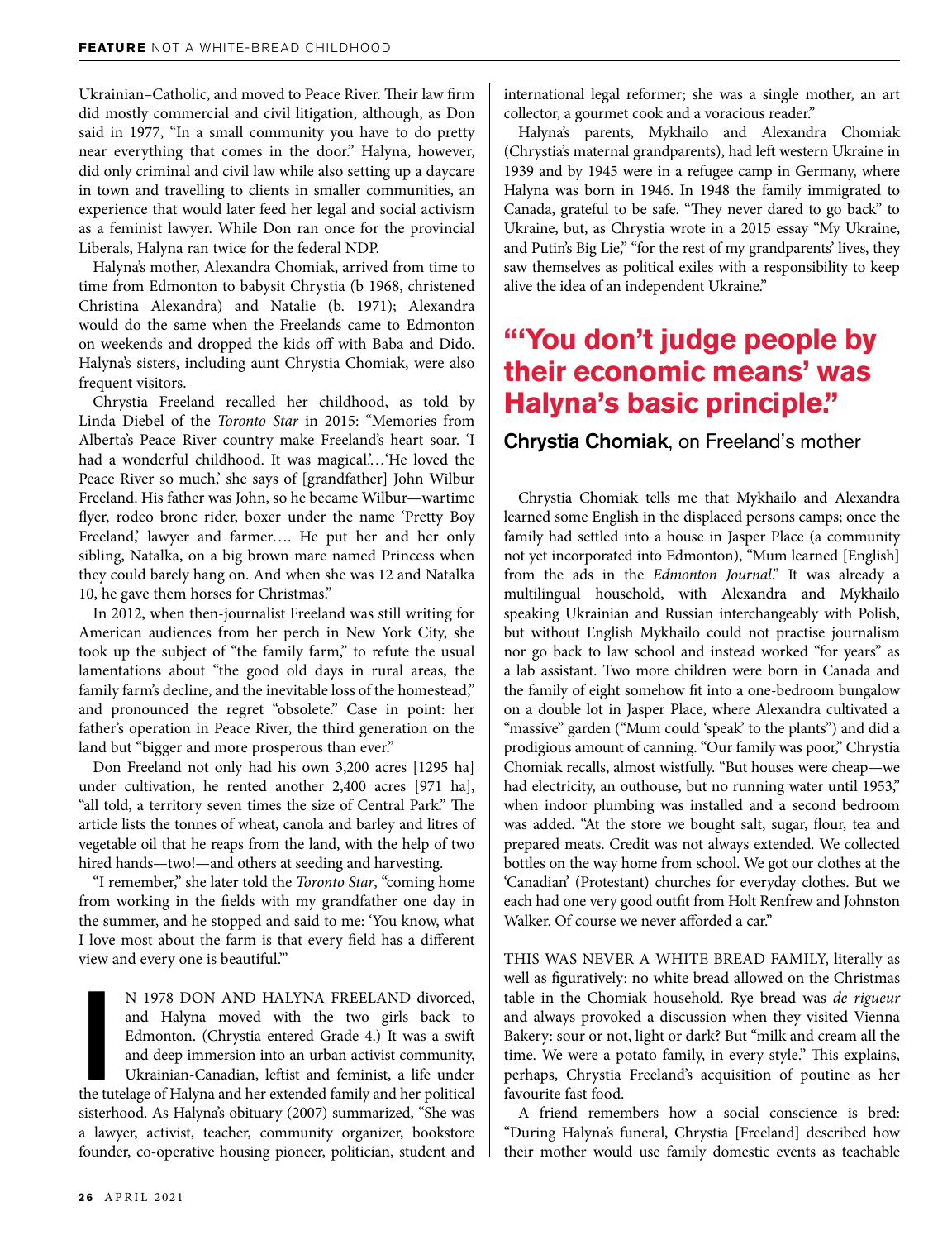moments to get across basic political concepts. One time, when they made their usual Saturday morning stop at Vienna Bakery, Halyna decided it was time to teach the girls about the unfairness of majority rule versus proportional representation, pointing out that under a majority system, Natalka, who didn't like the rye bread that Halyna and Chrystia favoured, would never get to choose the bread she preferred. Not fair!"

Until Jasper Place amalgamated with Edmonton in 1964, the "border" was at 149th Street and the end of the trolley line. Chrystia Chomiak admits she and her siblings grew up among "lots of very poor and dysfunctional neighbours, the generational poor. Junk and mean dogs in their yards. People were mean—throwing rocks at the windows of the house of the Black family." Nevertheless, the Chomiaks understood that "our family was very much more educated than our neighbours," with all the attendant intellectual and cultural advantages that sent them off, one after the other, to university. "I love Jasper Place," says Chrystia Chomiak, "not Edmonton."

Still, the girls did wish their mum would make Rice Krispie squares instead of Viennese tortes for Hallowe'en at school.

Carless, the Chomiak family made the trek into Edmonton on Sundays to St. George Ukrainian– Catholic church. As parents they were not particularly "pious." According to Chrystia Chomiak, the family kept the religious traditions such as the main feast days and fasts. But Mykhailo and Alexandra as grandparents continued to have a strong influence on the granddaughters, who had to have a religious education, end of discussion. Dido Mykhailo would pick up Chrystia and Natalka and the three of them would walk over to St. George's "because

his 'atheist daughter,' the socialist Halyna, wouldn't take them." When the granddaughters stayed with Baba Alexandra in Jasper Place, they would go with her to the Orthodox cathedral, to be with her own Orthodox people. And this, Chrystia Chomiak agrees, was the extent of her nieces' "churching" in Edmonton.

In January 2020, Edward Luce, *The Financial Times*'s US national editor, came to Edmonton to have lunch with his former boss, Chrystia Freeland, who was visiting family. They met at Bistro Praha. (Many of us took grave offence at New Yorker Luce's description of this beloved eatery as "somewhat faded.") On Freeland's recommendation, Luce ate prodigiously: "Since Freeland, 51, has frequented this place for 40 years, we





*Freeland's maternal grandparents, Mykhailo and Alexandra Chomiak, with their children in 1952. Chrystia's mother, Halyna, is second from left.*

> *Bottom: Halyna with daughter, Chrystia, Peace River, 1970.*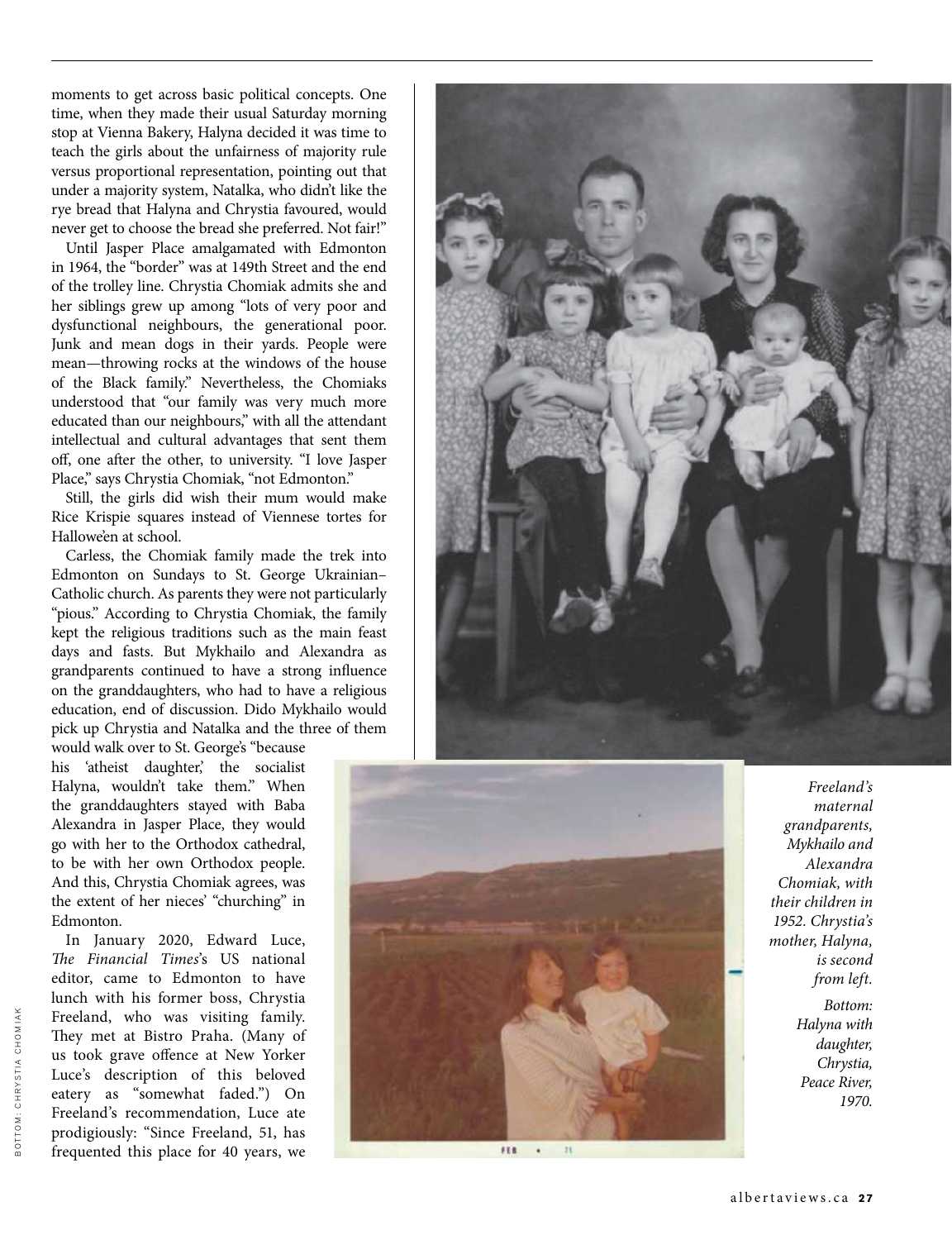

*Parents Halyna and Donald, with daughters Natalka and Chrystia.*

*Below: Halyna, Natalka and Chrystia dressed for a wedding, 1978.*



agree that she will order for me. …'You must try the Prague egg—it's one of the bistro's specialties,' she says …At this point my main course lands with a thud. It includes serried ranks of Hungarian sausages, a mountain of sauerkraut and foothills of Ukrainian dumplings." Freeland, however, is fasting: She's home for the holidays, it's Ukrainian Christmas Eve, and the rule is you cannot eat before evening, the Holy Supper. "I'm going to cheat," she says, and orders a cappuccino.

HRYSTIA CHOMIAK TELLS ME<br>that "the whole family in Edmonton<br>was involved in *Plast.*" This scouting<br>association is essentially a post-<br>Second World War transplant from<br>western Ukraine, where it had been founded in that "the whole family in Edmonton was involved in *Plast*." This scouting association is essentially a post-Second World War transplant from

western Ukraine, where it had been founded in 1911. Vera Pastuszenko Krawec, whose parents had signed her up in Edmonton at age 6, concurs that "we were mainly first-generation children of immigrants. *Plast* was close to the original Baden-Powell model, and still very Christian. Everything starts and ends with a prayer."

I form a picture of Chrystia Freeland, *plastunka* extraordinaire, who was in summer camps with Krawec. Krawec lists the attractions: "Adventure, companionship, social and survival skills, camping in the woods, roughing it in tents: heck, yes. Ages 6–10 stayed in cabins on Lake Wabamun, but age 12 and over roughed it in tents on the ground. Dug our own latrines, built fencing and benches, learned to forage for food, make meals, tie knots. We turned out as super-capable people; you'd want one of us on a plane if it crashes." This was particularly true of *plastuny* from Edmonton. Those from Ontario were "super-soft."

Uniforms were *de rigueur*—boys in pants or shorts, girls in skirts—and festooned with merit badges, "not easy to earn," as *plastuny* moved up the ranks of achievements in astronomy, bike-riding, gun safety at a shooting range, embroidery, rockclimbing. "Duties and leadership abilities were nongendered. That's why I loved it so much. What a glorious organization!" No English speech allowed. Lots and lots of singing of traditional and patriotic Ukrainian songs.

Chrystia Freeland wasn't in Krawec's cohort and wasn't always at the weekly Saturday meetings, but she was always at summer camp. "Her dad would show up at the camp, but because he wasn't one of 'us' [not Ukrainian] and because her parents were divorced, she was a bit of a curiosity. Nobody was divorced in the Ukrainian community in those days."

Krawec isn't surprised Chrystia has made such a mark for herself. "She was tiny and very cute and you could tell she was smart. Her Ukrainian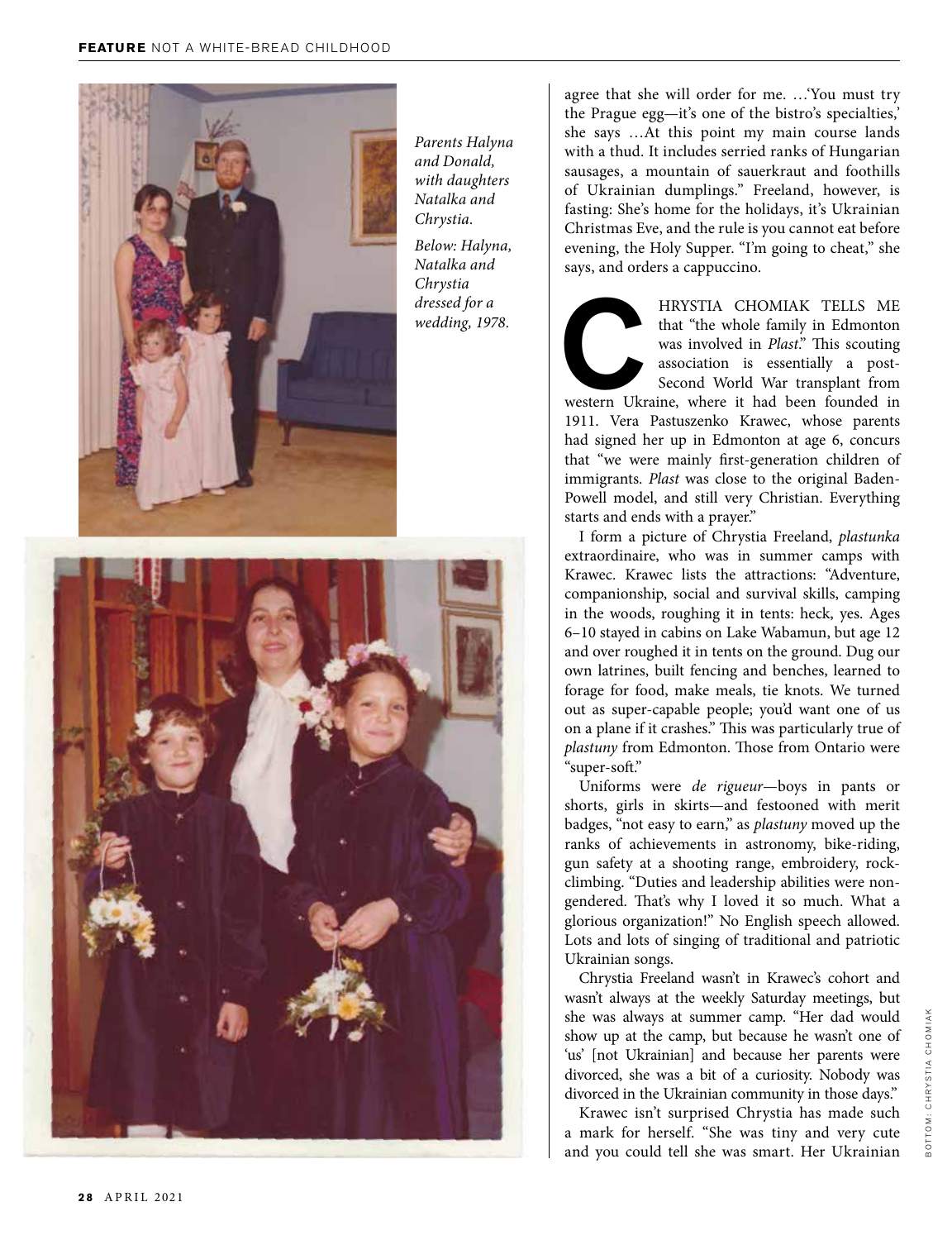language was impeccable. If she hadn't been a 'drop-in,' she would have been a leader. I don't remember her not being good at anything—perhaps not so athletic. Kitchen duties required lots of skills, but I remember she couldn't have the cookies at dinner because she wasn't allowed sugar."

IN APRIL 1983 *CHATELAINE* PUBLISHED "Sisters: The Unbreakable Bond," by Myrna Kostash. Chrystia Freeland is 14, Natalie, 12. Growing up in Edmonton, they like to do things together: go to music lessons, take holidays, cook a meal, and talk, talk, talk when the lights are out and they're in bed. They admire each other's accomplishments without a trace of jealousy (Chrystia: "Nat's always been more artistic and creative." Natalie: "You put your creativity more into writing.") and complain about each other with amazing good nature.

Chrystia: "We share a bedroom, and sometimes I think she's a real slob." Natalie: "Sharing a bedroom has been the worst experience of my whole life." Chrystia: "Nobody babies me the way they baby Nat." Yes, but. Natalie: "On Awards Night, if she gets the Gold Medal and I only get a Silver, that's yucky. I want to show everybody I'm as smart as she is."

By 1983 I had become a member of an impressively large fan club in Edmonton (and well beyond) of Halyna Freeland and had spent considerable time in her home in the innercity and Ukrainian Norwood neighbourhood, where she settled with her daughters in 1979. She had set up a law practice with a social conscience formed from her childhood: "In her legal practice," Halyna's sister Chrystia reflects, "people would come to her as one who would help poor people who couldn't always pay. 'You don't judge people by their economic means' was a basic principle."

A friend said: "Halyna had a tremendous influence on her daughters' political and social consciousness. Their dining room table was the centre of many feminist and political discussions, events and campaigns. It was undoubtedly the scene of the campaign that Halyna spearheaded in getting women's groups involved in an ultimately successful lobby to change the incredibly unfair matrimonial property laws in the 1970s."

This was the notorious *Murdoch v. Murdoch*, when Irene Murdoch, "a ranch wife from Nanton, Alta., left her home (and 25-year marriage) in 1968 with a broken jaw and collar bone," and claimed, on the basis of the economic input of her labour, half the family cattle ranch, a claim rejected at divorce court and all the way up to the Supreme Court in 1973, where it was rejected again (by an all-male bench). Speaking for the majority (4–1), Justice Martland found that the wife's labour was not beyond what was normally expected of a ranch wife. Uproar upon uproar.

 "Chrystia would have been very young when this was all happening, but it illustrates the kind of household that she grew up in."

Halyna whirled on, and drew other women into her orbit. She was active in the Local Council of Women, Women's Legal Education and Action Fund (LEAF) and International Women's Day. Halyna was a co-founder of Common Woman Books—and raised her daughters as "voracious readers."

"Halyna was a force to be reckoned with, and you didn't cross her," Marie Gordon, a fellow lawyer and activist, remembers, still in awe. Of course the bookstore meetings were all run as collectives, a "revolutionary process, living our principles." You brought your babies into the store with you and there was a jolly jumper in a doorway. As well as feminist literature, the store sold cookbooks, music and magazines, and T-shirts emblazoned with words from the anarchist Emma Goldman. And daughter Chrystia was "part of the milieu."

Much later Freeland, in the running to be MP for University-Rosedale Toronto, answered a 2015 questionnaire by *Toronto Life*:

*Who's your role model?* "My late mother."

*What do you want your tombstone to say?* "'If I can't dance, I don't want your revolution.' This was one of my mother's favourite quotes. Emma Goldman spent some time living in our riding and died in Toronto."

## **"This attempt at communal living is understandably not her go-to when speaking about her upbringing."**

#### Adam Radwanski

IN 1982 PLANNING BEGAN FOR HROMADA, a "Ukrainian, socialist and feminist" housing co-op in Old Strathcona. Halyna said, "One of my dreams has been that people who are not related can live together as a family."

We met at the Freeland (mother and daughters) home, always at a large oval dining table laden with potluck contributions while Halyna presided as our host and lawyer. As with the bookstore collective, our decisions were made—at Halyna's insistence—only after consensus had been achieved in an interminable "round robin" of opinions and arguments. No winners or losers, no majority vs. minority views.

One founding member I'll call "Nadia" remembers that, at one of the meetings as we ate and argued and drank and smoked like chimneys, Chrystia and Natalka came down the stairs and interrupted our proceedings to announce, "We've been thinking about how, since we are going to be living in this co-op too, we should have a say in the decisions you're making." This was respectfully discussed—and the consensus was, okay, but not until you're 16.

"Nadia" went on: "I liked the people socially—their warmth and generosity—but when I sat in on some Marxist readings I wondered what I'd got myself into." And there were "endless meetings," endless discussions with the architect, and "the fantasy! Sliding doors between units. A communal kitchen. A sauna…"

I moved in, end of 1984, and the sense of community had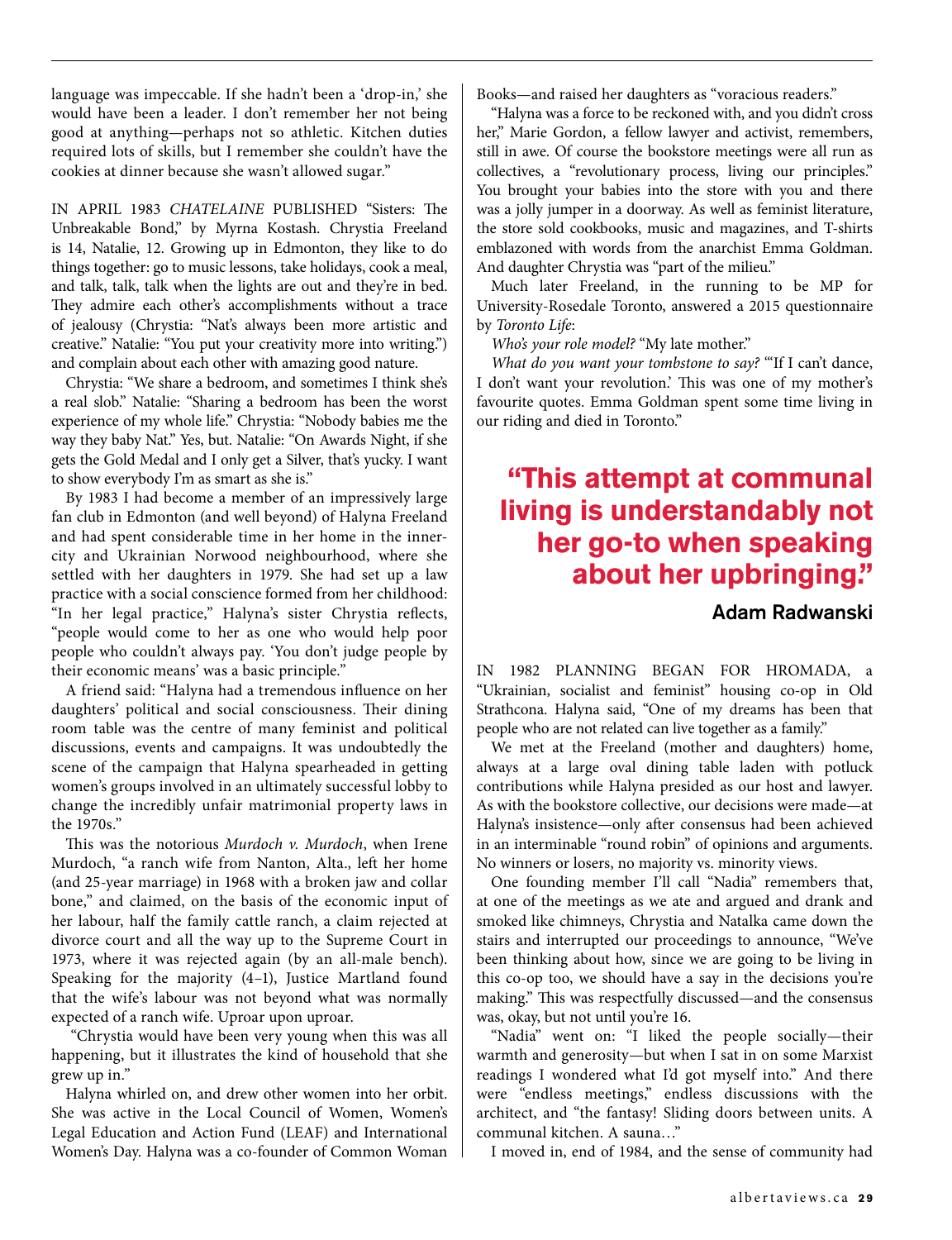



*Above: Sister Natalka, mother Halyna and Chrystia, in Myrna Kostash's kitchen in Hromada co-op, circa 1986.* 

*Below: Freeland and her children, Halyna, Natalka and Ivan, circa 2016.*

if anything deepened. I have the photos to prove it: women's vegetarian potlucks, birthday parties (Halyna and I shared the date), the visit of Sviatyi Mykola (St. Nicholas) on December 19, legendary "alternative," i.e., "feminist-socialist" *malankas*/ New Year's Eve parties that required months of preparation. We hosted scholars from Ukraine, and Halyna planted an apple tree in the common area where the kiddies played.

What's not to love? Yet, on the few occasions when a journalist profiling or interviewing Chrystia Freeland mentions the (Ukrainian, socialist, feminist) housing co-op where "she spent a good chunk of her childhood," she is reticent. (In 1988 she left for Harvard to study Russian history and literature.) And she's in very few of my photos. "I don't know if this is still what it calls itself," *The Globe and Mail*'s Adam Radwanski quotes her musing of the place. He adds: "This fledgling attempt at communal living in a corner of Edmonton…

is understandably not her go-to when speaking publicly about her upbringing…. And no, she has never been a socialist herself."

Chrystia Chomiak put it this way: "Both of her [Halyna's] daughters are very socially conscious, but for Chrystia her economic solutions differ even though she shared the goal with her mother of economic equality and security. Look at what supports were rolled out to deal with economic dislocations during COVID. Her lifestyle and values show this."

In 1988 Halyna Freeland ran for the federal NDP in Edmonton-Strathcona. To implement or not to implement the US–Canada Free Trade Agreement hammered out by Ronald Reagan and Brian Mulroney? The NDP were dead set against it, fearing US domination over all our made-in-Canada institutions.

So of course many of us *hromadnyky* worked on Halyna's campaign. We gathered under balloons and crepe paper streamers, sat in front of a giant TV screen to watch, hearts sinking, as primarily Ontario and Quebec voters gave Progressive Conservatives 169 seats in a 295-seat parliament. "The result fundamentally altered Canadian politics," Stephen Azzi writes. "In the words of historian Norman Hillmer, [the free trade deal] marked 'a final recognition of Canada's inevitable destiny as a North American nation.'"

The irony is stark: In 1988 Halyna Freeland's NDP opposed the North American Free Trade Agreement that three decades later was renegotiated by Chrystia Freeland, Liberal cabinet minister.

In the meantime, in 2008, Linda Duncan ran in and won Edmonton-Strathcona for the NDP, and it's been NDP ever since. Duncan, in retirement, says Freeland is "very approachable," and in the House their relationship was "always convivial."

Duncan was three times an election monitor in Ukraine and shares with Freeland inspiration from the 2014–2015 "Revolution of Dignity" on Independence Square in Kyiv: "Fascinating, because it gave a flavour of participatory democracy on the ground." In 2019 Duncan received an Executive Hetman award from the Ukrainian Canadian Congress, Alberta Provincial Council (UCC-APC). She's chuffed about it. "Liberals and Conservatives compete with each other as to who loves the Ukrainians more. I grew up in Alberta, where the prevailing attitude toward Ukrainians was as ignorant farmers. To visit Ukraine—what an eyeopener, all of it. What a beautiful country."

While Chrystia was at Harvard, Halyna left law practice and, with the declaration of independence of Ukraine in 1991, moved to Ukraine in 1992 to work for an NGO, the Ukrainian Legal Foundation.